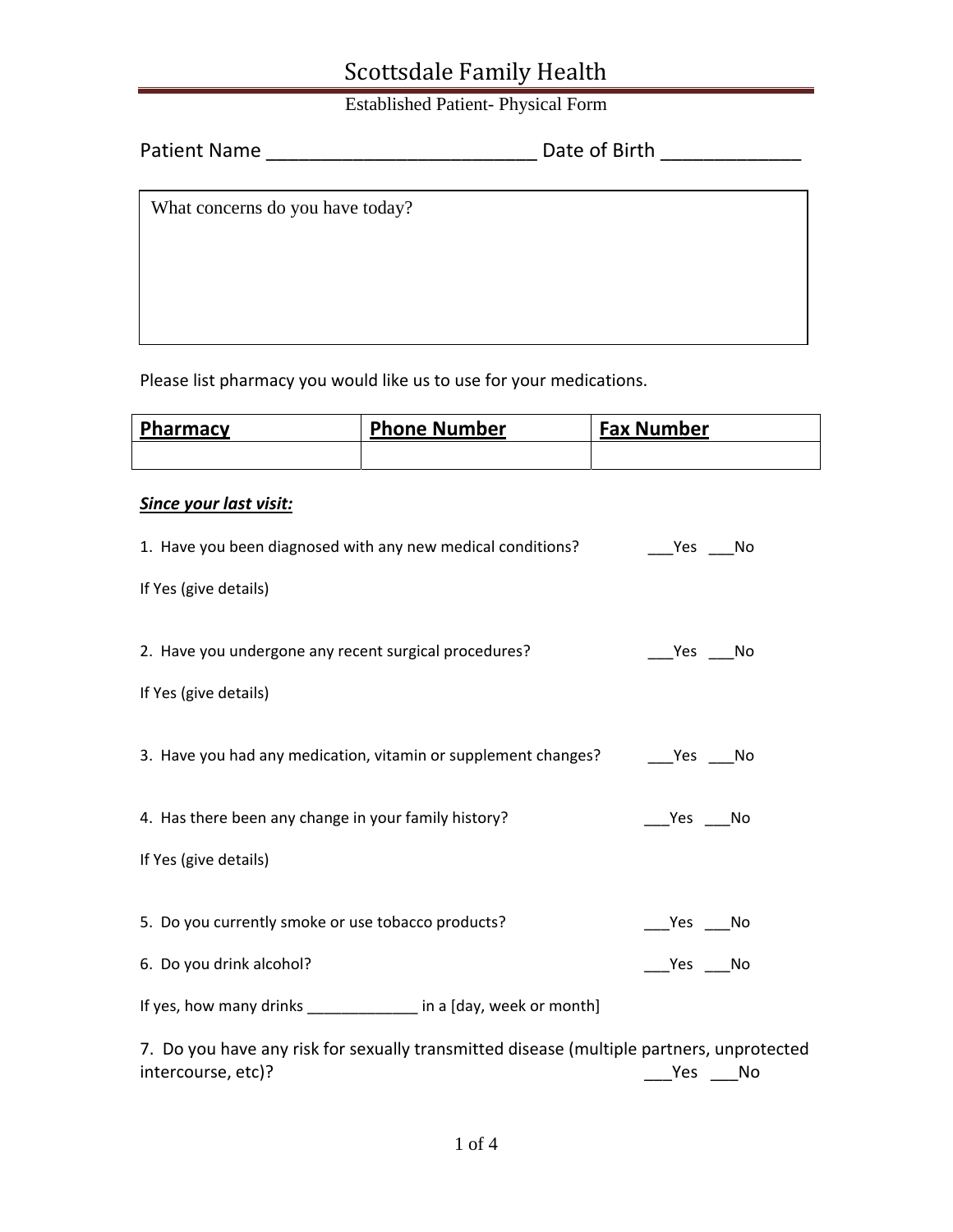Established Patient- Physical Form 8. **Current activity level** (check which describes most accurately):

|                    | Not much (sedentary) Minimal Active, but No Exercise Some Exercise |  |
|--------------------|--------------------------------------------------------------------|--|
| Regular Exercise : |                                                                    |  |

#### 9. **Please describe your current diet** (check all that apply):

\_\_ Well‐balanced, controlled portions \_\_\_ Unbalanced \_\_\_ Excessive Portions \_\_ Low Salt \_\_ Low Fat \_\_\_ Low Carbs \_\_\_\_\_ Restricted calories ( \_\_\_\_\_ cal/day) \_\_\_ Other: \_\_\_\_\_\_\_\_\_\_\_\_\_\_\_\_\_\_\_\_\_\_\_\_\_\_\_\_\_\_\_\_\_\_\_\_\_\_\_\_\_\_\_\_\_\_\_\_\_\_\_\_\_\_\_\_\_

#### 10. **End of Life Planning**

| Do you have a written advance directive, living will, power of attorney, or end of life |      |        |               |
|-----------------------------------------------------------------------------------------|------|--------|---------------|
| planning (such as resuscitation desire)?                                                |      | Yes    | - No          |
| If yes, is this in your chart?                                                          |      |        | Ves No Unsure |
| Do you wish to discuss any end of life issues during this exam?                         |      | Yes No |               |
| 11. Last Eye Exam                                                                       | Date |        |               |
|                                                                                         |      |        |               |

12. Last Dental Exam **Date Date Date Date Date Date Date Date Date Date Date D** 

### **Immunizations:**

Please list the last time you were vaccinated for the following:

| Name                        | Last Date of Vaccination |
|-----------------------------|--------------------------|
| Pneumonia Shot (Pneumovax)  |                          |
| Flu Shot (Influeza Vaccine) |                          |
| Shingles Vaccine (Zostavax) |                          |
| Tetanus Shot (DT, Td, Tdap) |                          |

### **Preventative Testing:**

| Name                          | Date Last Done |  |
|-------------------------------|----------------|--|
| Colonoscopy                   |                |  |
| Electrocardiogram (EKG)       |                |  |
| <b>Cardiac Stress Testing</b> |                |  |
| Prostate Testing (males only) |                |  |
| Mammogram (females only)      |                |  |
| Pelvic Exam/PAP smear         |                |  |
| DEXA/Bone Scan                |                |  |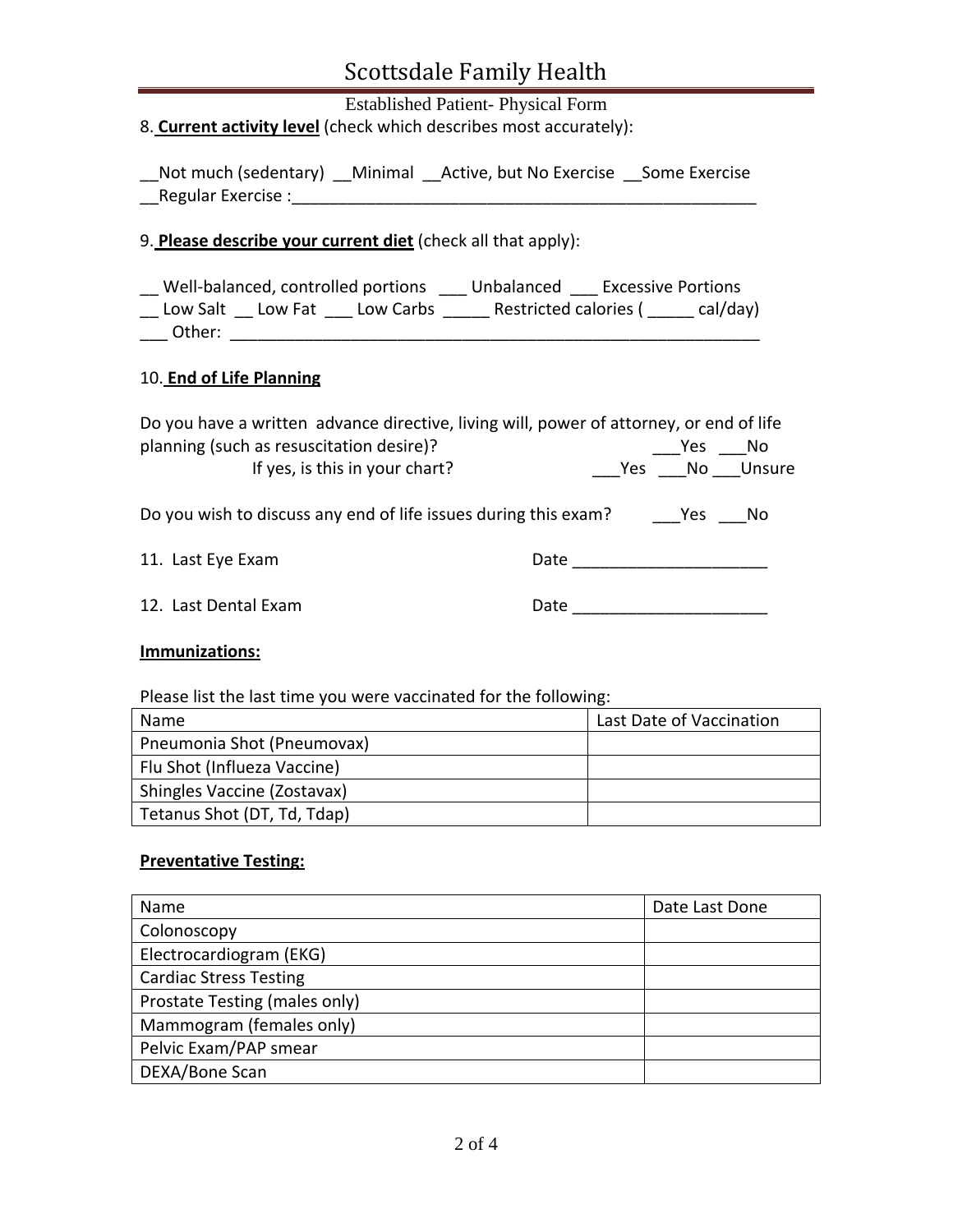## Established Patient- Physical Form

# Medication List: (please list all medications you are taking *OR ATTACH LIST*)

| Medication | Dose | Frequency |
|------------|------|-----------|
| 1.         |      |           |
| 2.         |      |           |
| 3.         |      |           |
| 4.         |      |           |
| 5.         |      |           |
| 6.         |      |           |
| 7.         |      |           |
| 8.         |      |           |
| 9.         |      |           |
| 10.        |      |           |
| 11.        |      |           |
| 12.        |      |           |
| 13.        |      |           |
| 14.        |      |           |

[Note : include inhalers, nasal sprays, etc]

### Allergy List: (please list all allergies you have to medications *OR ATTACH LIST*)

| <b>Medication Allergy</b> | Reaction |
|---------------------------|----------|
|                           |          |
|                           |          |
|                           |          |
|                           |          |
|                           |          |

## Provider List: (please list any other doctors/specialists you are seeing *OR ATTACH LIST*)

| Doctor | Specialty |
|--------|-----------|
|        |           |
|        |           |
|        |           |
|        |           |
|        |           |
|        |           |
|        |           |